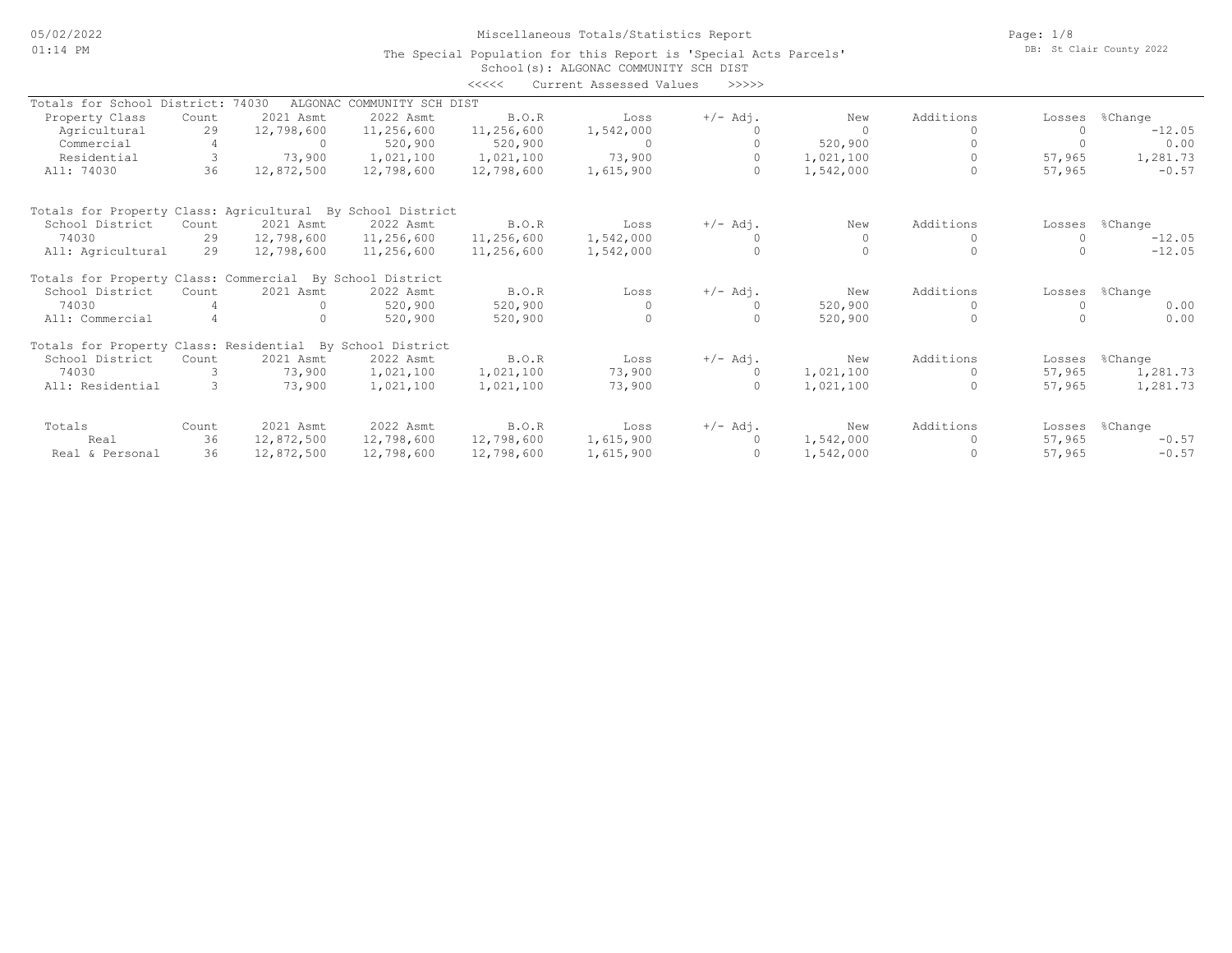Page: 2/8 DB: St Clair County 2022

#### School(s): ALGONAC COMMUNITY SCH DIST The Special Population for this Report is 'Special Acts Parcels'

<<<<< S.E.V., Taxable and Capped Values >>>>>

|                                                            |                |            |                            |            | U.S., Tananic and capped values |           |           |           |           |           |
|------------------------------------------------------------|----------------|------------|----------------------------|------------|---------------------------------|-----------|-----------|-----------|-----------|-----------|
| Totals for School District:                                |                | 74030      | ALGONAC COMMUNITY SCH DIST |            |                                 |           |           |           |           |           |
| Property Class                                             | Count          | 2021 SEV   | Fin SEV                    | 2022 SEV   | 2021 Tax                        | Fin Tax   | 2022 Tax  | BOR Tax   | 2022 Cap  | 2022 MCAP |
| Agricultural                                               | 29             | 12,798,600 | 12,798,600                 | 11,256,600 | 7,058,219                       | 7,058,219 | 6,186,950 | 6,186,950 | 6,186,950 | 6,186,950 |
| Commercial                                                 |                | $\Omega$   | $\Omega$                   | 520,900    | $\circ$                         | $\Omega$  | 148,350   | 148,350   | 148,350   | 148,350   |
| Residential                                                | 3              | 73,900     | 73,900                     | 1,021,100  | 57,965                          | 57,965    | 955,822   | 955,822   | 955,822   | 955,822   |
| All: 74030                                                 | 36             | 12,872,500 | 12,872,500                 | 12,798,600 | 7,116,184                       | 7,116,184 | 7,291,122 | 7,291,122 | 7,291,122 | 7,291,122 |
| Totals for Property Class: Agricultural By School District |                |            |                            |            |                                 |           |           |           |           |           |
| School District                                            | Count          | 2021 SEV   | Fin SEV                    | 2022 SEV   | 2021 Tax                        | Fin Tax   | 2022 Tax  | BOR Tax   | 2022 Cap  | 2022 MCAP |
| 74030                                                      | 29             | 12,798,600 | 12,798,600                 | 11,256,600 | 7,058,219                       | 7,058,219 | 6,186,950 | 6,186,950 | 6,186,950 | 6,186,950 |
| All: Agricultural                                          | 29             | 12,798,600 | 12,798,600                 | 11,256,600 | 7,058,219                       | 7,058,219 | 6,186,950 | 6,186,950 | 6,186,950 | 6,186,950 |
| Totals for Property Class: Commercial                      |                |            | By School District         |            |                                 |           |           |           |           |           |
| School District                                            | Count          | 2021 SEV   | Fin SEV                    | 2022 SEV   | 2021 Tax                        | Fin Tax   | 2022 Tax  | BOR Tax   | 2022 Cap  | 2022 MCAP |
| 74030                                                      |                | $\Omega$   | $\Omega$                   | 520,900    | $\circ$                         | 0         | 148,350   | 148,350   | 148,350   | 148,350   |
| All: Commercial                                            | $\overline{4}$ | $\cap$     | $\Omega$                   | 520,900    | $\Omega$                        | $\Omega$  | 148,350   | 148,350   | 148,350   | 148,350   |
| Totals for Property Class: Residential By School District  |                |            |                            |            |                                 |           |           |           |           |           |
| School District                                            | Count          | 2021 SEV   | Fin SEV                    | 2022 SEV   | 2021 Tax                        | Fin Tax   | 2022 Tax  | BOR Tax   | 2022 Cap  | 2022 MCAP |
| 74030                                                      |                | 73,900     | 73,900                     | 1,021,100  | 57,965                          | 57,965    | 955,822   | 955,822   | 955,822   | 955,822   |
| All: Residential                                           | 3              | 73,900     | 73,900                     | 1,021,100  | 57,965                          | 57,965    | 955,822   | 955,822   | 955,822   | 955,822   |
| Totals                                                     | Count          | 2021 SEV   | Fin SEV                    | 2022 SEV   | 2021 Tax                        | Fin Tax   | 2022 Tax  | BOR Tax   | 2022 Cap  | 2022 MCAP |
| Real                                                       | 36             | 12,872,500 | 12,872,500                 | 12,798,600 | 7,116,184                       | 7,116,184 | 7,291,122 | 7,291,122 | 7,291,122 | 7,291,122 |
| Real & Personal                                            | 36             | 12,872,500 | 12,872,500                 | 12,798,600 | 7,116,184                       | 7,116,184 | 7,291,122 | 7,291,122 | 7,291,122 | 7,291,122 |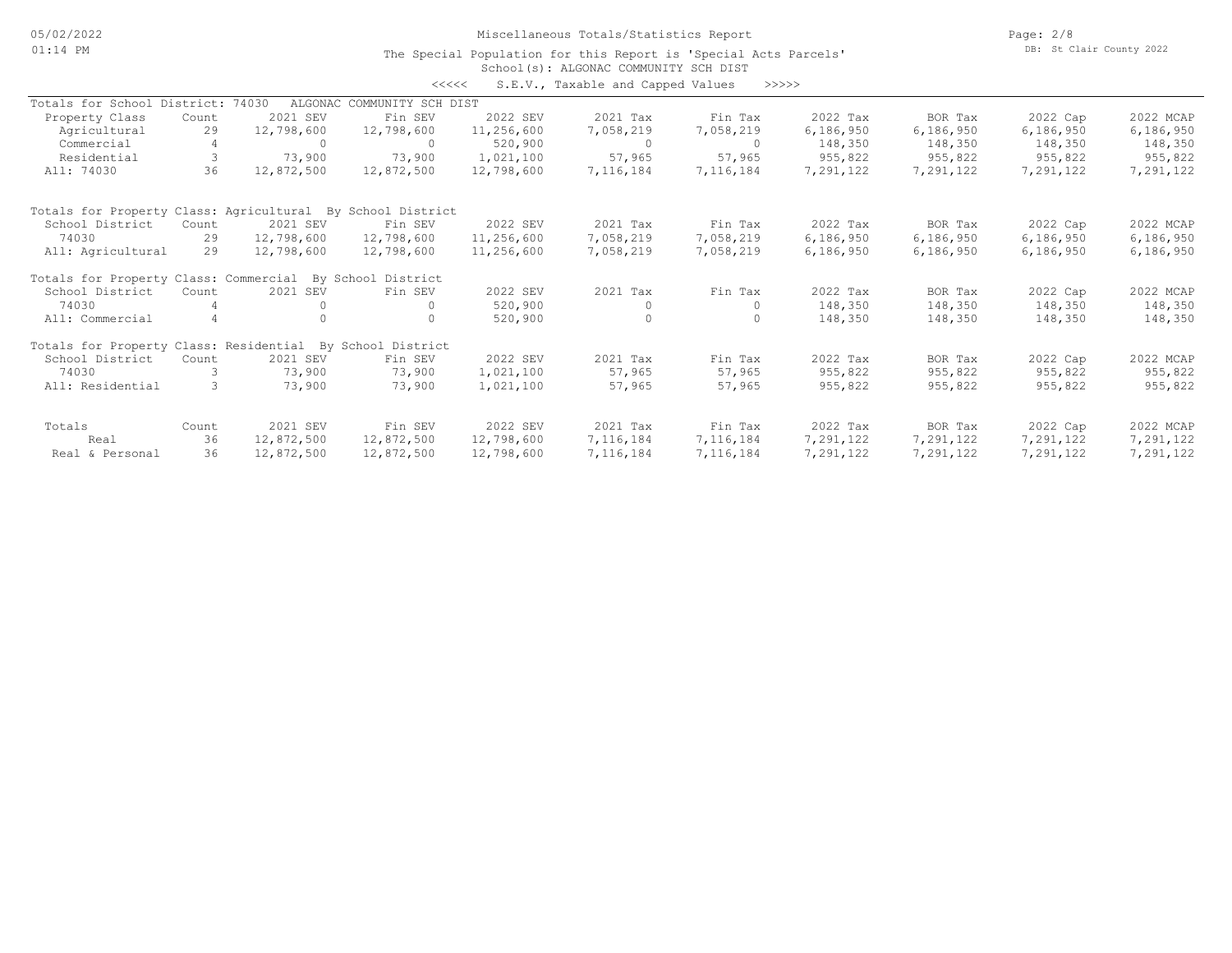Page: 3/8 DB: St Clair County 2022

#### School(s): ALGONAC COMMUNITY SCH DIST The Special Population for this Report is 'Special Acts Parcels'

|                                                            |                |                  |                            | <<<<       | PRE/MBT Percentage Times S.E.V. | >>>>>                    |                       |                  |                      |
|------------------------------------------------------------|----------------|------------------|----------------------------|------------|---------------------------------|--------------------------|-----------------------|------------------|----------------------|
| Totals for School District: 74030                          |                |                  | ALGONAC COMMUNITY SCH DIST |            |                                 |                          |                       |                  |                      |
| Property Class                                             | Count          | 2021 ORIG<br>PRE | 2021 ORIG<br>Non-PRE       | Final PRE  | Final<br>Non-PRE                | W/O Winter<br><b>PRE</b> | W/O Winter<br>Non-PRE | 2022 ORIG<br>PRE | 2022 ORIG<br>Non-PRE |
| Agricultural                                               | 29             | 12,798,600       | $\circ$                    | 12,798,600 | $\Omega$                        | 12,798,600               | $\Omega$              | 11,256,600       | 0                    |
| Commercial                                                 | 4              | $\Omega$         | $\Omega$                   | $\Omega$   | $\Omega$                        | $\Omega$                 | $\Omega$              | 520,900          |                      |
| Residential                                                | 3              | $\Omega$         | 73,900                     | $\Omega$   | 73,900                          | $\Omega$                 | 73,900                | 1,021,100        |                      |
| All: 74030                                                 | 36             | 12,798,600       | 73,900                     | 12,798,600 | 73,900                          | 12,798,600               | 73,900                | 12,798,600       |                      |
| Totals for Property Class: Agricultural By School District |                |                  |                            |            |                                 |                          |                       |                  |                      |
| School District                                            | Count          | 2021 ORIG        | 2021 ORIG                  | Final PRE  | Final                           | W/O Winter               | W/O Winter            | 2022 ORIG        | 2022 ORIG            |
|                                                            |                | PRE              | Non-PRE                    |            | Non-PRE                         | PRE                      | Non-PRE               | PRE              | Non-PRE              |
| 74030                                                      | 29             | 12,798,600       | $\Omega$                   | 12,798,600 | $\Omega$                        | 12,798,600               | $\Omega$              | 11,256,600       | $\circ$              |
| All: Agricultural                                          | 29             | 12,798,600       | $\Omega$                   | 12,798,600 | $\circ$                         | 12,798,600               | $\Omega$              | 11,256,600       | $\mathbf 0$          |
| Totals for Property Class: Commercial By School District   |                |                  |                            |            |                                 |                          |                       |                  |                      |
| School District                                            | Count          | 2021 ORIG        | 2021 ORIG                  | Final PRE  | Final                           | W/O Winter               | W/O Winter            | 2022 ORIG        | 2022 ORIG            |
|                                                            |                | PRE              | Non-PRE                    |            | Non-PRE                         | PRE                      | Non-PRE               | PRE              | Non-PRE              |
| 74030                                                      | 4              | $\Omega$         | $\Omega$                   | $\Omega$   | $\Omega$                        | $\circ$                  | $\Omega$              | 520,900          | 0                    |
| All: Commercial                                            | $\overline{4}$ |                  | $\Omega$                   | $\Omega$   | $\Omega$                        | $\Omega$                 | $\Omega$              | 520,900          | 0                    |
| Totals for Property Class: Residential By School District  |                |                  |                            |            |                                 |                          |                       |                  |                      |
| School District                                            | Count          | 2021 ORIG        | 2021 ORIG                  | Final PRE  | Final                           | W/O Winter               | W/O Winter            | 2022 ORIG        | 2022 ORIG            |
|                                                            |                | PRE              | Non-PRE                    |            | Non-PRE                         | PRE                      | Non-PRE               | PRE              | Non-PRE              |
| 74030                                                      | 3              | $\Omega$         | 73,900                     | $\circ$    | 73,900                          | $\circ$                  | 73,900                | 1,021,100        | $\mathbf 0$          |
| All: Residential                                           | $\mathcal{L}$  | $\Omega$         | 73,900                     | $\Omega$   | 73,900                          | $\bigcap$                | 73,900                | 1,021,100        | 0                    |
| Totals                                                     | Count          | 2021 ORIG        | 2021 ORIG                  | Final PRE  | Final                           | W/O Winter               | W/O Winter            | 2022 ORIG        | 2022 ORIG            |
|                                                            |                | PRE              | Non-PRE                    |            | Non-PRE                         | PRE                      | Non-PRE               | PRE              | Non-PRE              |
| Real                                                       | 36             | 12,798,600       | 73,900                     | 12,798,600 | 73,900                          | 12,798,600               | 73,900                | 12,798,600       | 0                    |
| Real & Personal                                            | 36             | 12,798,600       | 73,900                     | 12,798,600 | 73,900                          | 12,798,600               | 73,900                | 12,798,600       | $\circ$              |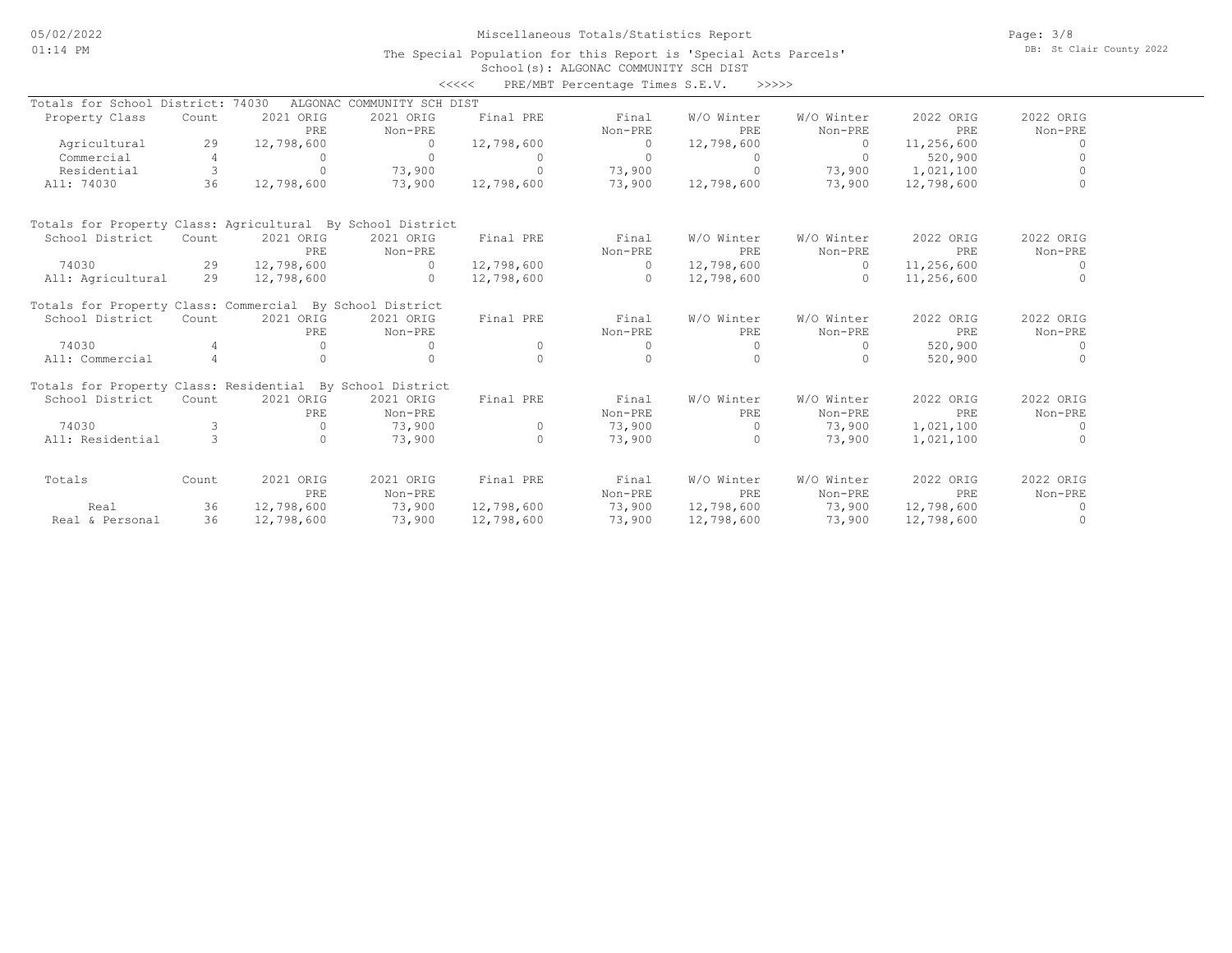Page: 4/8 DB: St Clair County 2022

#### School(s): ALGONAC COMMUNITY SCH DIST The Special Population for this Report is 'Special Acts Parcels'

|                                                            |                |                  | <<<<                       |           | PRE/MBT Percentage Times Taxable |                   | >>>>>                 |                  |                      |
|------------------------------------------------------------|----------------|------------------|----------------------------|-----------|----------------------------------|-------------------|-----------------------|------------------|----------------------|
| Totals for School District: 74030                          |                |                  | ALGONAC COMMUNITY SCH DIST |           |                                  |                   |                       |                  |                      |
| Property Class                                             | Count          | 2021 ORIG<br>PRE | 2021 ORIG<br>Non-PRE       | Final PRE | Final<br>Non-PRE                 | W/O Winter<br>PRE | W/O Winter<br>Non-PRE | 2022 ORIG<br>PRE | 2022 ORIG<br>Non-PRE |
| Agricultural                                               | 29             | 7,058,219        | $\Omega$                   | 7,058,219 | $\Omega$                         | 7,058,219         | $\Omega$              | 6,186,950        | $\Omega$             |
| Commercial                                                 | 4              | $\Omega$         | $\Omega$                   |           | $\Omega$                         | $\Omega$          | $\Omega$              | 148,350          | $\cap$               |
| Residential                                                | 3              | $\Omega$         | 57,965                     | $\Omega$  | 57,965                           | $\Omega$          | 57,965                | 955,822          |                      |
| All: 74030                                                 | 36             | 7,058,219        | 57,965                     | 7,058,219 | 57,965                           | 7,058,219         | 57,965                | 7,291,122        | $\Omega$             |
| Totals for Property Class: Agricultural By School District |                |                  |                            |           |                                  |                   |                       |                  |                      |
| School District                                            | Count          | 2021 ORIG        | 2021 ORIG                  | Final PRE | Final                            | W/O Winter        | W/O Winter            | 2022 ORIG        | 2022 ORIG            |
|                                                            |                | PRE              | Non-PRE                    |           | Non-PRE                          | PRE               | Non-PRE               | PRE              | Non-PRE              |
| 74030                                                      | 29             | 7,058,219        | $\Omega$                   | 7,058,219 | $\Omega$                         | 7,058,219         | $\Omega$              | 6,186,950        | $\Omega$             |
| All: Agricultural                                          | 29             | 7,058,219        | $\Omega$                   | 7,058,219 | $\bigcap$                        | 7,058,219         | $\bigcap$             | 6,186,950        | $\Omega$             |
| Totals for Property Class: Commercial By School District   |                |                  |                            |           |                                  |                   |                       |                  |                      |
| School District                                            | Count          | 2021 ORIG        | 2021 ORIG                  | Final PRE | Final                            | W/O Winter        | W/O Winter            | 2022 ORIG        | 2022 ORIG            |
|                                                            |                | PRE              | Non-PRE                    |           | Non-PRE                          | PRE               | Non-PRE               | PRE              | Non-PRE              |
| 74030                                                      |                | $\Omega$         | $\Omega$                   | $\Omega$  | $\Omega$                         | $\mathbf{0}$      | $\Omega$              | 148,350          | $\Omega$             |
| All: Commercial                                            | $\overline{4}$ | $\Omega$         | $\bigcap$                  | $\cap$    | $\Omega$                         | $\Omega$          | $\Omega$              | 148,350          |                      |
| Totals for Property Class: Residential By School District  |                |                  |                            |           |                                  |                   |                       |                  |                      |
| School District                                            | Count          | 2021 ORIG        | 2021 ORIG                  | Final PRE | Final                            | W/O Winter        | W/O Winter            | 2022 ORIG        | 2022 ORIG            |
|                                                            |                | PRE              | Non-PRE                    |           | Non-PRE                          | PRE               | Non-PRE               | PRE              | Non-PRE              |
| 74030                                                      | 3              | $\Omega$         | 57,965                     | $\circ$   | 57,965                           | $\Omega$          | 57,965                | 955,822          | $\Omega$             |
| All: Residential                                           | $\mathcal{L}$  | $\Omega$         | 57,965                     | $\Omega$  | 57,965                           | $\Omega$          | 57,965                | 955,822          | $\cap$               |
| Totals                                                     | Count          | 2021 ORIG        | 2021 ORIG                  | Final PRE | Final                            | W/O Winter        | W/O Winter            | 2022 ORIG        | 2022 ORIG            |
|                                                            |                | PRE              | Non-PRE                    |           | Non-PRE                          | PRE               | Non-PRE               | PRE              | Non-PRE              |
| Real                                                       | 36             | 7,058,219        | 57,965                     | 7,058,219 | 57,965                           | 7,058,219         | 57,965                | 7,291,122        | $\Omega$             |
| Real & Personal                                            | 36             | 7,058,219        | 57,965                     | 7,058,219 | 57,965                           | 7,058,219         | 57,965                | 7,291,122        | $\cap$               |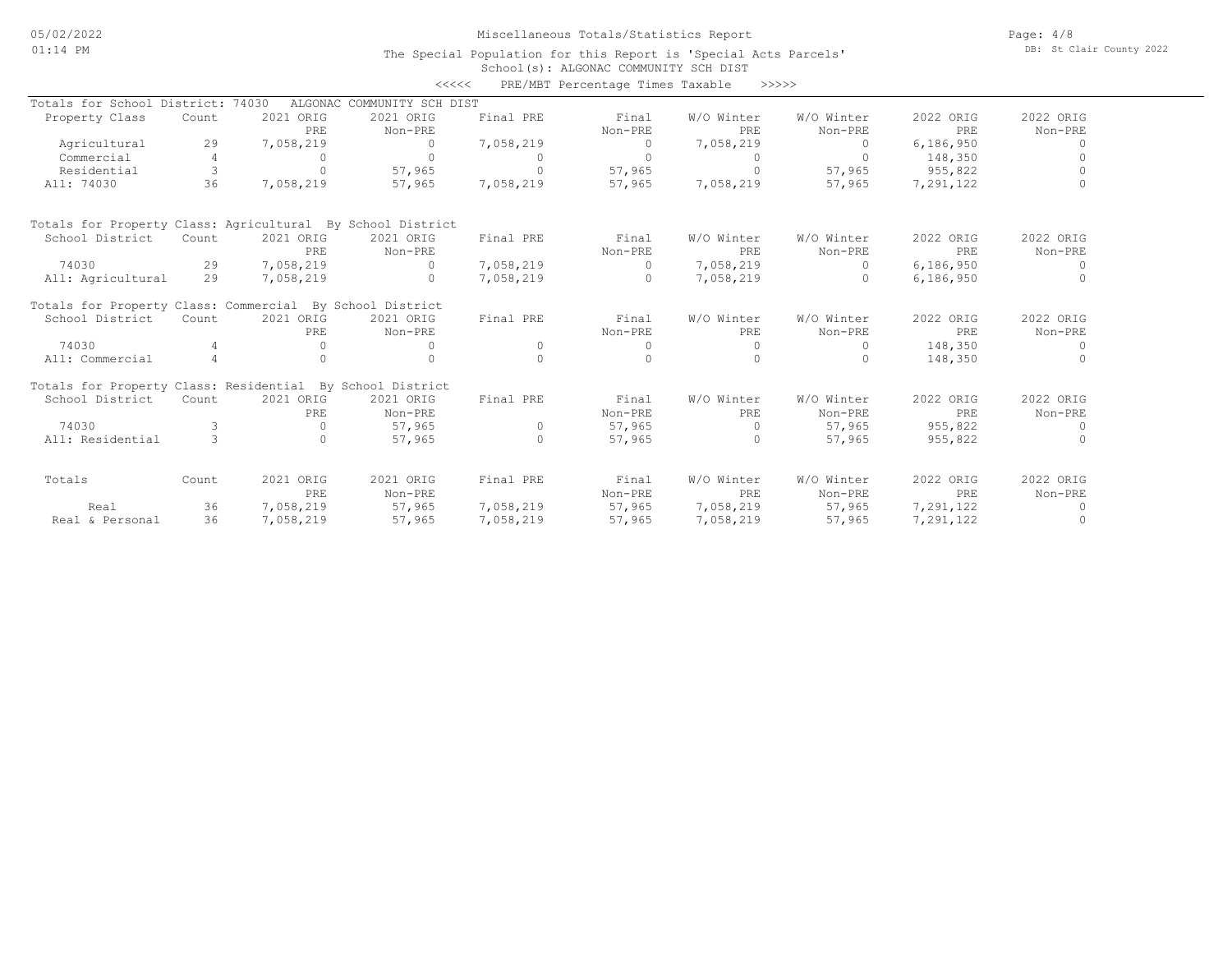### \*\*\*\*\* DDA/LDFA Totals \*\*\*\*\*

|          |       | Base    | Current  | Current | Current  | Final    | Final   | Final    |
|----------|-------|---------|----------|---------|----------|----------|---------|----------|
| DDA/LDFA | Count | Value   | Assessed | Taxable | Captured | Assessed | Taxable | Captured |
| DDA NO.  | ∼     | 222,800 | 891,800  | 559,753 | 336,953  | 891,800  | 541,872 | 319,072  |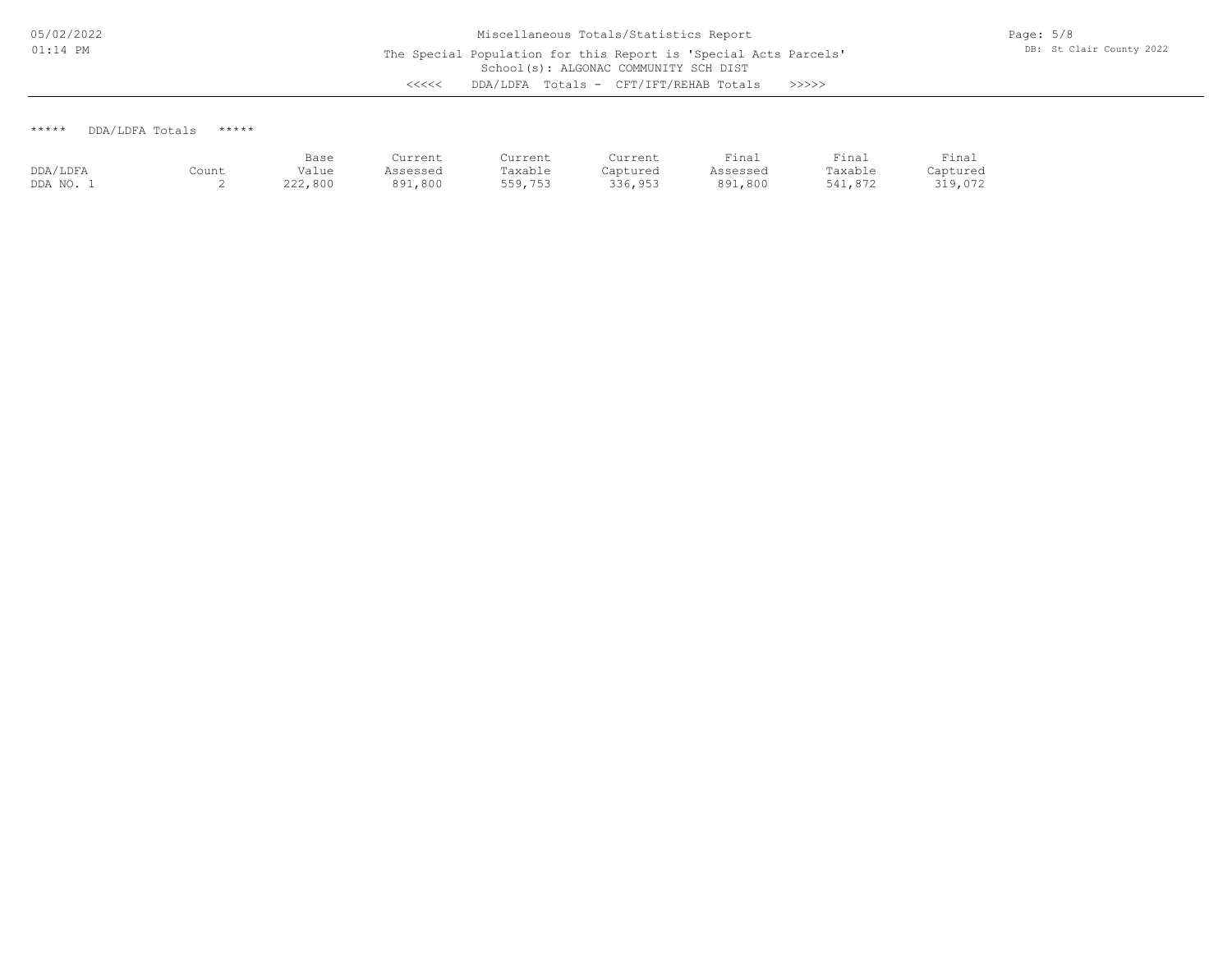05/02/2022 01:14 PM

## School(s): ALGONAC COMMUNITY SCH DIST Miscellaneous Totals/Statistics Report The Special Population for this Report is 'Special Acts Parcels'

| THE SPECIAL LOPAIREIGH LOL SHIS REPOLE IS SPECIAL HERE LALCOIS<br>School (s): ALGONAC COMMUNITY SCH DIST<br>Special Act Totals<br>くくくくく<br>>>>>>> |                          |                          |                                     |                               |                                |                                      |                                |                              |  |  |
|---------------------------------------------------------------------------------------------------------------------------------------------------|--------------------------|--------------------------|-------------------------------------|-------------------------------|--------------------------------|--------------------------------------|--------------------------------|------------------------------|--|--|
| *****                                                                                                                                             | *****<br>DDA/LDFA Totals |                          |                                     |                               |                                |                                      |                                |                              |  |  |
| DDA/LDFA<br>DDA NO. 1                                                                                                                             | Count<br>2               | Base<br>Value<br>222,800 | Current<br>Assessed<br>891,800      | Current<br>Taxable<br>559,753 | Current<br>Captured<br>336,953 | Final<br>Assessed<br>891,800         | Final<br>Taxable<br>541,872    | Final<br>Captured<br>319,072 |  |  |
| $***$ * * * *                                                                                                                                     | Special Act Totals       | *****                    |                                     | Count                         |                                | SEV Value                            | Taxable Value                  |                              |  |  |
| DNR - DNR-PILT<br>DNR - DNR-PILT<br>DNR - DNR-PILT                                                                                                |                          |                          | Real<br>Personal<br>Real & Personal | 36<br>$\circ$<br>36           |                                | 12798600<br>$\mathbf{0}$<br>12798600 | 7291122<br>$\Omega$<br>7291122 |                              |  |  |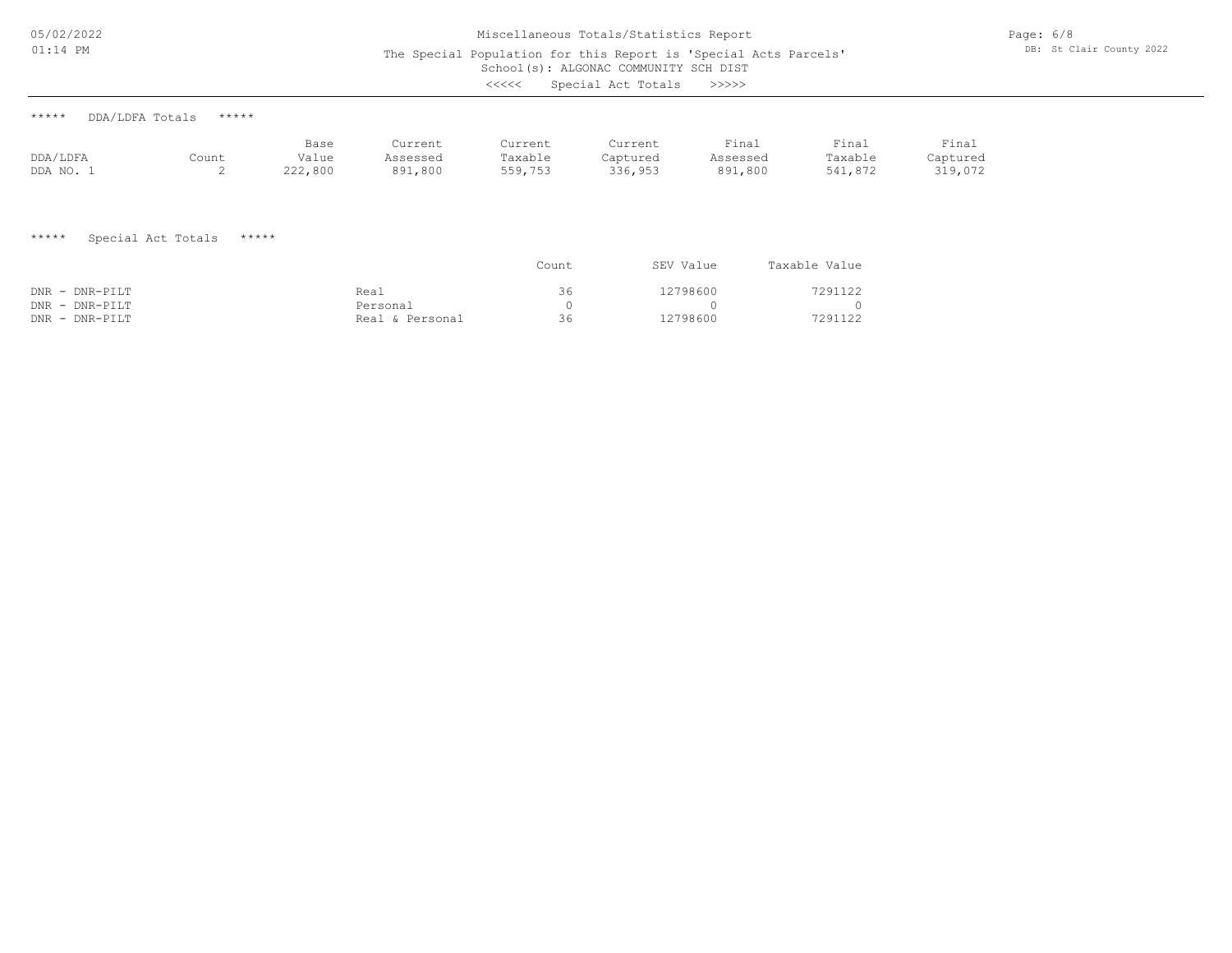| くくくくく |  |  | Top 20 Statistics | >>>>> |
|-------|--|--|-------------------|-------|
|-------|--|--|-------------------|-------|

| Top 20 S.E.V.s *****<br>*****               |                    |          |                                        |                                       |                                |                                           |
|---------------------------------------------|--------------------|----------|----------------------------------------|---------------------------------------|--------------------------------|-------------------------------------------|
| 14-051-0001-000                             |                    |          | MI DEPT OF NATURAL RESOURCES           |                                       | \$                             | 6,323,900                                 |
| 23-780-0007-000                             |                    |          | MI DNR GRANTS ADMIN DIVISION           |                                       | \$                             | 962,800                                   |
| 14-415-0017-000                             | STATE OF MICHIGAN  |          |                                        |                                       | \$                             | 891,800                                   |
| 14-056-0001-000                             |                    |          | MI DEPT OF NATURAL RESOURCES           |                                       | \$                             | 817,600                                   |
| 14-030-1001-000                             |                    |          | MI DEPT OF NATURAL RESOURCES           |                                       | \$                             | 771,600                                   |
| 14-031-1001-000                             |                    |          | MI DEPT OF NATURAL RESOURCES           |                                       | \$                             | 402,700                                   |
| 23-024-3007-100                             |                    |          | MI DNR GRANTS ADMIN DIVISION           |                                       | \$                             | 400,700                                   |
| $14 - 928 - 0006 - 000$                     |                    |          | DEPARTMENT OF NATURAL RESOURCES        |                                       | \$                             | 288,200                                   |
| 14-036-2001-100                             |                    |          | MI DEPT OF NATURAL RESOURCES           |                                       | \$                             | 283,300                                   |
| 14-025-1001-000                             |                    |          | MI DEPT OF NATURAL RESOURCES           |                                       | \$                             | 264,600                                   |
|                                             |                    |          |                                        |                                       |                                |                                           |
| 14-058-0001-000                             |                    |          | MI DEPT OF NATURAL RESOURCES           |                                       | \$                             | 212,600                                   |
| 14-055-0001-000                             |                    |          | MI DEPT OF NATURAL RESOURCES           |                                       | $\boldsymbol{\dot{\varsigma}}$ | 156,200                                   |
| 14-618-0055-000                             |                    |          | MI DEPT OF NATURAL RESOURCES           |                                       | \$                             | 121,600                                   |
| $14 - 631 - 0029 - 000$                     |                    |          | MI DEPT OF NATURAL RESOURCES           |                                       | \$                             | 112,500                                   |
| 14-618-0033-000                             |                    |          | MI DEPT OF NATURAL RESOURCES           |                                       | \$                             | 111,600                                   |
| 14-061-0015-000                             |                    |          | MI DEPT OF NATURAL RESOURCES           |                                       | $\boldsymbol{\dot{\varsigma}}$ | 105,700                                   |
| 14-034-4013-000                             | MICHIGAN, STATE OF |          |                                        |                                       | $\boldsymbol{\dot{\varsigma}}$ | 105,600                                   |
| 14-001-2001-000                             |                    |          | MI DEPT OF NATURAL RESOURCES           |                                       | \$                             | 100,400                                   |
| 23-780-0046-000                             |                    |          | MI DNR GRANTS ADMIN DIVISION           |                                       | \$                             | 65,100                                    |
| 14-325-0001-000                             |                    |          | MI DEPT OF NATURAL RESOURCES           |                                       | \$                             | 52,700                                    |
|                                             |                    |          |                                        |                                       |                                |                                           |
|                                             |                    |          |                                        |                                       |                                |                                           |
| ***** Top 20 Taxable Values *****           |                    |          |                                        |                                       |                                |                                           |
| 14-051-0001-000                             |                    |          | MI DEPT OF NATURAL RESOURCES           |                                       | \$                             | 3,656,123                                 |
| 23-780-0007-000                             |                    |          | MI DNR GRANTS ADMIN DIVISION           |                                       | $\updownarrow$                 | 909,989                                   |
| 14-415-0017-000                             | STATE OF MICHIGAN  |          |                                        |                                       | \$                             | 559,753                                   |
| 14-056-0001-000                             |                    |          | MI DEPT OF NATURAL RESOURCES           |                                       | \$                             | 399,184                                   |
| 14-030-1001-000                             |                    |          | MI DEPT OF NATURAL RESOURCES           |                                       | \$                             | 375,759                                   |
| 14-031-1001-000                             |                    |          | MI DEPT OF NATURAL RESOURCES           |                                       | \$                             | 191,494                                   |
| $14 - 928 - 0006 - 000$                     |                    |          | DEPARTMENT OF NATURAL RESOURCES        |                                       | \$                             | 147,966                                   |
| 14-036-2001-100                             |                    |          | MI DEPT OF NATURAL RESOURCES           |                                       | \$                             | 116,319                                   |
| 14-025-1001-000                             |                    |          | MI DEPT OF NATURAL RESOURCES           |                                       | $\boldsymbol{\dot{\varsigma}}$ | 108,618                                   |
|                                             |                    |          |                                        |                                       | \$                             |                                           |
| 14-034-4013-000                             | MICHIGAN, STATE OF |          |                                        |                                       | \$                             | 108,466                                   |
| 23-024-3007-100                             |                    |          | MI DNR GRANTS ADMIN DIVISION           |                                       |                                | 105,306                                   |
| 14-058-0001-000                             |                    |          | MI DEPT OF NATURAL RESOURCES           |                                       | \$                             | 87,405                                    |
| 14-618-0055-000                             |                    |          | MI DEPT OF NATURAL RESOURCES           |                                       | \$                             | 83,524                                    |
| 14-055-0001-000                             |                    |          | MI DEPT OF NATURAL RESOURCES           |                                       | \$                             | 74,201                                    |
| 14-061-0015-000                             |                    |          | MI DEPT OF NATURAL RESOURCES           |                                       | \$                             | 50,110                                    |
| $14 - 631 - 0029 - 000$                     |                    |          | MI DEPT OF NATURAL RESOURCES           |                                       | \$                             | 41,492                                    |
| 14-001-2001-000                             |                    |          | MI DEPT OF NATURAL RESOURCES           |                                       | \$                             | 41,217                                    |
| 14-618-0033-000                             |                    |          | MI DEPT OF NATURAL RESOURCES           |                                       | \$                             | 41,140                                    |
| 23-780-0049-000                             |                    |          | MI DNR GRANTS ADMIN DIVISION           |                                       | \$                             | 35,227                                    |
| 14-006-1001-000                             |                    |          | MI DEPT OF NATURAL RESOURCES           |                                       | \$                             | 31,831                                    |
|                                             |                    |          |                                        |                                       |                                |                                           |
|                                             |                    | $******$ |                                        |                                       |                                |                                           |
| Top 6 Owners by Taxable Value<br>*****      |                    |          |                                        |                                       |                                |                                           |
| MI DEPT OF NATURAL RESOURCES                |                    | has      |                                        |                                       |                                | 5, 342, 694 Taxable Value in 18 Parcel(s) |
| MI DNR GRANTS ADMIN DIVISION                |                    | has      | 1,104,172 Taxable Value in 7 Parcel(s) |                                       |                                |                                           |
| STATE OF MICHIGAN                           |                    | has      |                                        | 567,955 Taxable Value in 2 Parcel(s)  |                                |                                           |
| DEPARTMENT OF NATURAL RESOURCES             |                    | has      |                                        | 148,082 Taxable Value in 2 Parcel(s)  |                                |                                           |
| MICHIGAN, STATE OF                          |                    | has      |                                        | 128, 219 Taxable Value in 7 Parcel(s) |                                |                                           |
| WRIGLEY GARY, WRIGLEY PAMELA                |                    | has      |                                        | 0 Taxable Value in 1 Parcel(s)        |                                |                                           |
|                                             |                    |          |                                        |                                       |                                |                                           |
| Top 6 Owners by S.E.V. Value *****<br>***** |                    |          |                                        |                                       |                                |                                           |
| MI DEPT OF NATURAL RESOURCES                |                    | has      | 9,930,200 S.E.V. Value in 18 Parcel(s) |                                       |                                |                                           |
| MI DNR GRANTS ADMIN DIVISION                |                    | has      | 1,542,000 S.E.V. Value in 7 Parcel(s)  |                                       |                                |                                           |
| STATE OF MICHIGAN                           |                    | has      |                                        | 911,700 S.E.V. Value in 2 Parcel(s)   |                                |                                           |
| DEPARTMENT OF NATURAL RESOURCES             |                    | has      |                                        | 288,300 S.E.V. Value in 2 Parcel(s)   |                                |                                           |
|                                             |                    |          |                                        |                                       |                                |                                           |